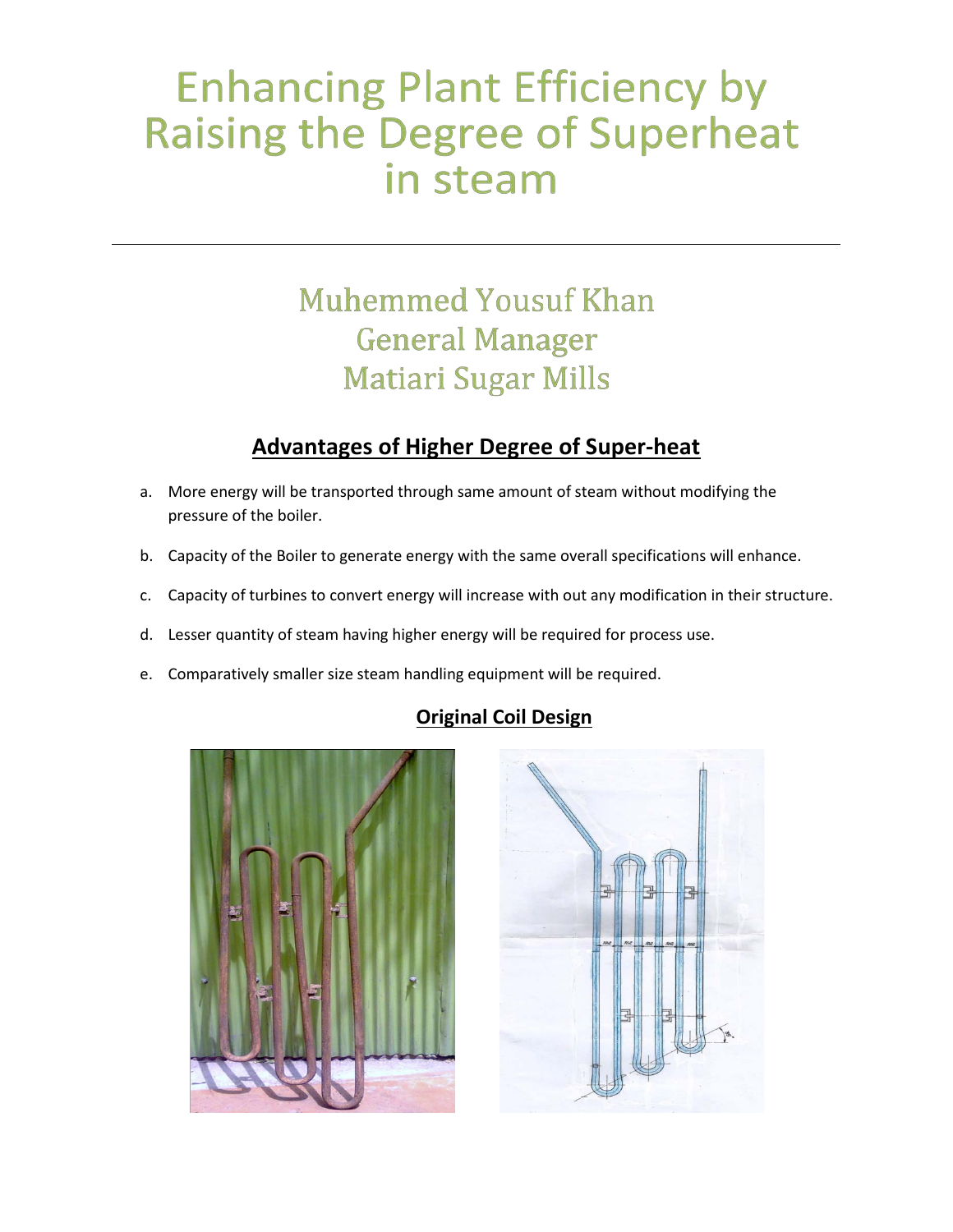#### **Modified Coil Design**





#### **Data from Boiler Specifications**

|           | • Rated capacity of Boilers $(p)$                            | $= 50$ Tph.               |
|-----------|--------------------------------------------------------------|---------------------------|
|           | • Working Pressure @325 $^{\circ}$ C                         | $= 24$ kg/cm <sup>2</sup> |
|           | • Surface area of super-heater.                              | $=76m^2$                  |
|           | • Single coil length                                         | $= 11m$                   |
|           | • No. of super-heater coils.                                 | $= 58$                    |
| $\bullet$ | Super-heated steam temp.                                     | $= 325^{\circ}$ C         |
|           | • Temperature of gasses entering into the super-heater. (T1) | $= 1000^{\circ}C$         |

#### **Data from Standard Values**

All standard values are taken from Huga's Handbook of cane sugar engineering, Molieer Charts, steam tables other references sited & laboratory analysis

- Specific Heat of gasses  $(C)$  $= 0.32$  kcal/kg/ $^{\circ}$ C
- Mean specific heat of steam (c) =  $0.50$  kcal/kg<sup>o</sup>C.
- Moisture in Bagasse  $(w)$  = 52.1%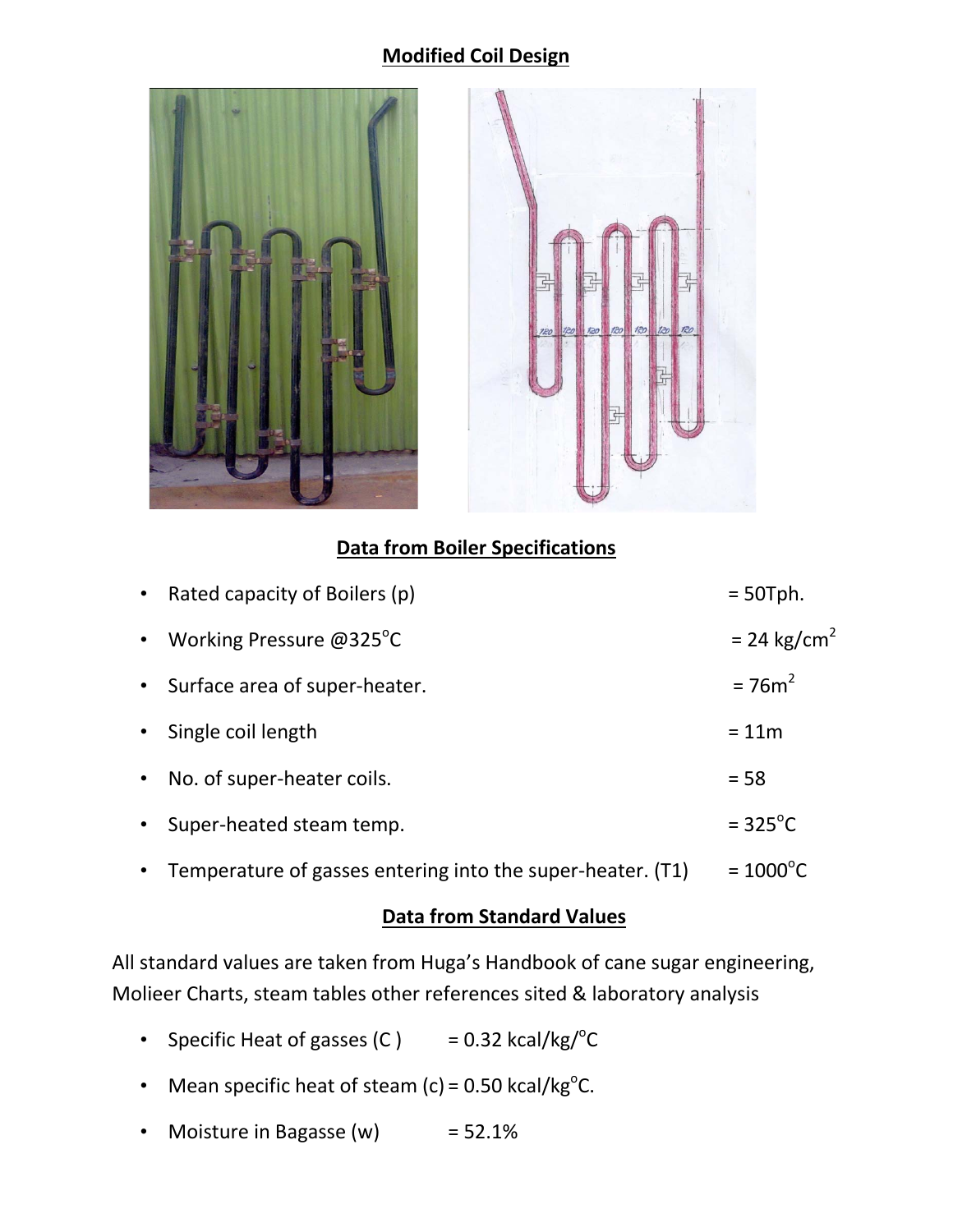#### **Data from Standard Values**

| • Dryness fraction of saturated steam (x)          | $=$      | 0.96.                                   |
|----------------------------------------------------|----------|-----------------------------------------|
| • Latent heat of vaporization at boiler press. (r) | $\equiv$ | 440 kcal/kg.                            |
| • Temp. of saturated steam at boiler press (t)     | $=$      | $225^{\circ}$ C.                        |
| • Coefficient of heat transfer (k)                 | $=$      | 65 kcal/m <sup>2</sup> /hr/ $\degree$ C |
| • Coefficient of un-burnt losses ( $\infty$ )      | $=$      | 0.9.                                    |
| • Excess air ratio $(m)$                           |          | 1.5                                     |

#### **Data from Calculated values**:

- New Specifications: Super-heated steam temperature-Required (T)=360<sup>°</sup>C
- **Weight of Bagasse to be burnt (B):** B = p/2.1 = 50000/2.1 =23,809.5 kg/h

#### **Data from Calculated values**:

- **Mass of Gasses:**
- $Pg = 5.76(1-w) m+1$ 
	- $= 5.76$  (1-0.521) 1.5+1

=5.138 kg/kg of bagasse

- **Total mass of gasses**
- $P = Pg^*B$ 
	- =5.138\*23809.5
	- =122,346 kg/h

### **Data from Calculated values**:

• Quantity of heat transmitted by Super-heater

 $M = ∞ * P * C(T1-T2)$ 

Again M= $p(1-x)r + p*c$  (T-t)

Thus  $\infty$ \*P\*C(T1-T2)=p(1-x)r + p\*c (T-t).

Putting the values in this expression thus gives: 0.9\*122346\*0.32(1000-T2)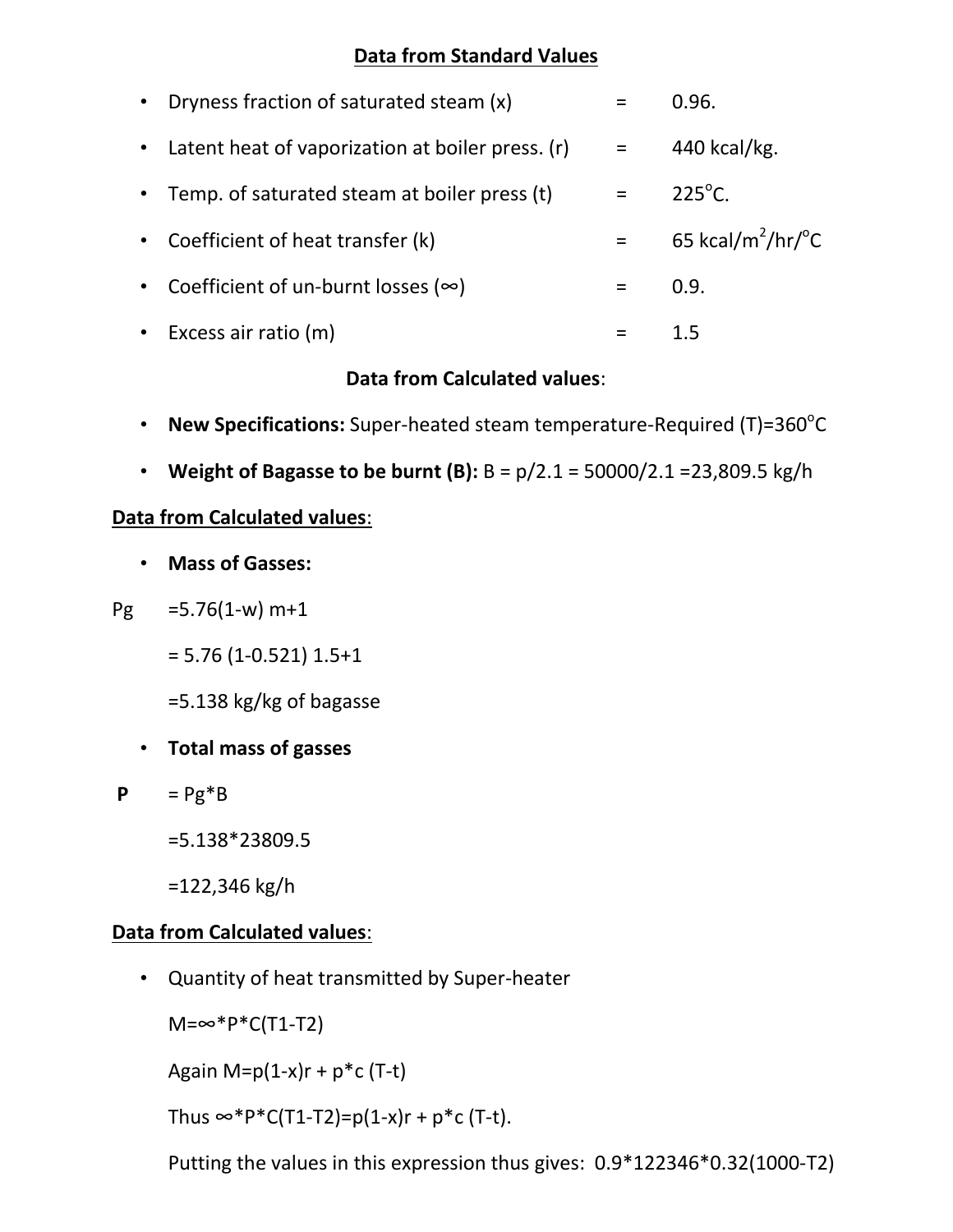=50000(1-.96)440+50000 \*0.50 (360-225); Finally Temperature of Gasses leaving the super-heater T2=879°C

#### **Data from Calculated values**:

• Temperature of gases leaving the Super-heater: T2 = 879°C. (This calculation has been shown in previous slide).

# **Data from Calculated values**:

- Heating Surface of the Super-heater. (S)
- $= p(1-x)r + p*c(T-t)/[k(T1+T2)/2-(T+t)/2]$
- $\bullet$  = 50000(1-.96)440 + 50000\*0.50(360-225) /65[(1000 + 879)/2 (360 +  $225)/2$ ] = **101m<sup>2</sup>.**
- Single coil length = 12.8m.
- No. of coils= 66.
- $\bullet$  Tube dia = 38 mm

#### **BAGASSE SAVING.**

|                                                | Season             |                    |
|------------------------------------------------|--------------------|--------------------|
| Description                                    | 2013-14            | 2012-13            |
|                                                | (After Change)     | (Before Change)    |
| Cane Crushed                                   | 588,138 tons       | 533,616 tons       |
| Steam % cane                                   | 60.5               | 61.8               |
| Live Steam temp.                               | $355^{\circ}$ C    | $320^{\circ}$ C    |
| Energy in live steam                           | 762 kcal/kg        | 745 kcal/kg        |
| Exhaust Steam temp.                            | $188^{\circ}$ C    | $175^{\circ}$ C    |
| Energy in exhaust Steam                        | 688 kcal/kg        | 681 kcal/kg        |
| Total energy carried by<br>Steam in the season | $2.4*10^{11}$ kcal | $2.2*10^{11}$ kcal |